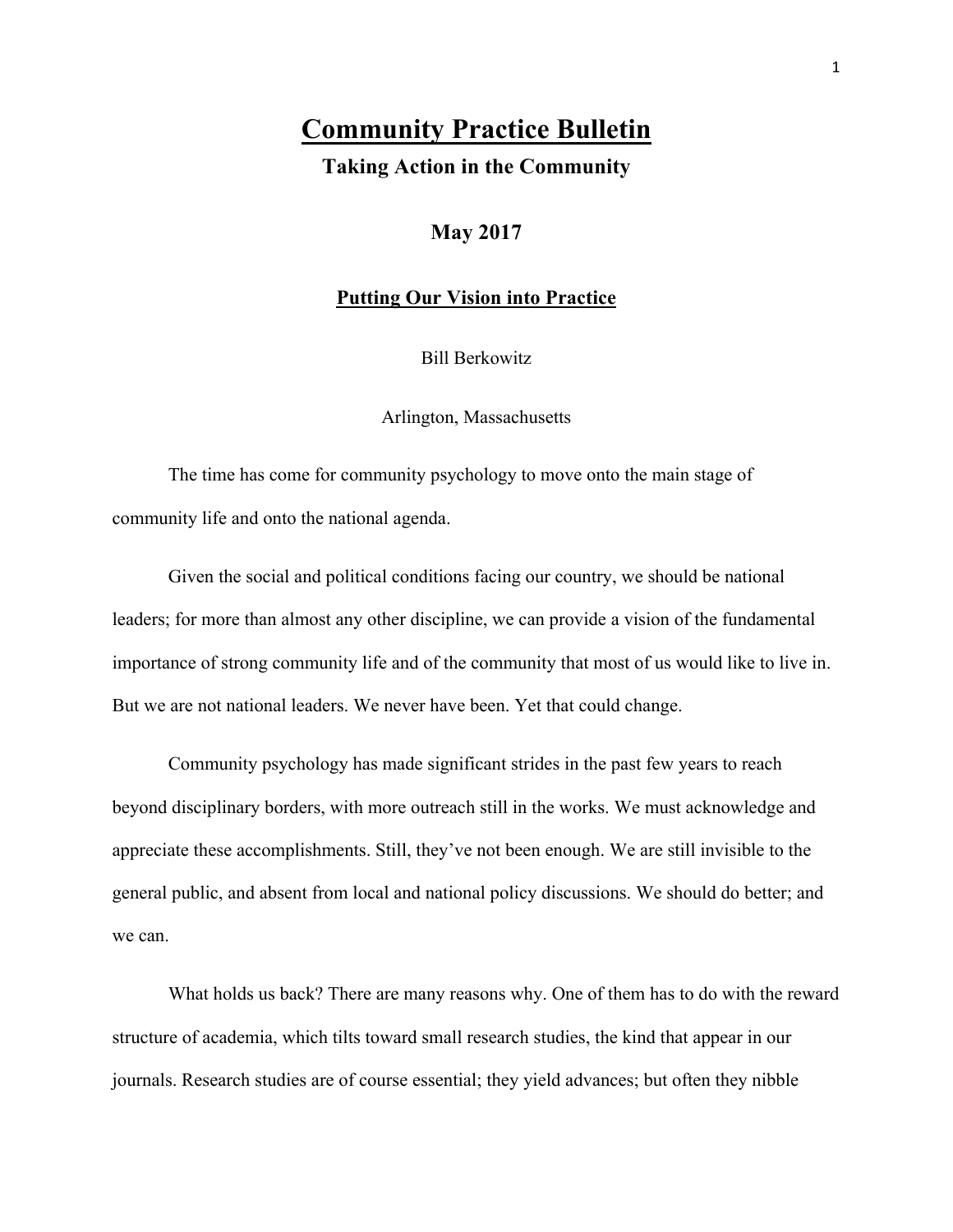around the edges of the larger problems. Often we fail to pursue the greater vision. We hesitate at big thinking and boldness. We need more of both.

Another major reason: Most readers may subscribe to the community psychology values we've learned, going back to graduate school. But suppose we went beyond intellectual acceptance of those values. Suppose we rather felt them in our bones, embedded them in our hearts, and made a full commitment to implement them in both our professional and personal **lives** 

Suppose we also then envisioned a community guided by those values  $-$  a community that was participatory, inclusive, cohesive, supportive, caring, warm, vibrant, resilient, and more; a community we ourselves would seek out. With greater confidence in our own vision, and greater personal commitment to it, that community is surely within our grasp.

To foster such commitment, and to stimulate big-vision thinking and action, it should help to cite real-world community examples as models – and there are plenty of them if we look around. In the space allotted to us, we'll note three:

**1. Loneliness in Vancouver**, One provocative example comes from Vancouver, British Columbia (Kassam, 2017). When community leaders identified the city's most urgent problems, they didn't choose poverty or homelessness; instead they chose loneliness. Surveys later confirmed that about 25% of residents experienced loneliness, millennials especially so. In response, one resident started a "Say Hello" project, distributing buttons and stickers to those willing to converse with strangers. More broadly, a municipal Engaged City Task Force was created, leading to initiatives such as more information booths around town, a 311 Smartphone app, and opening up civic facilities to the public (with selfies in the Mayor's chair).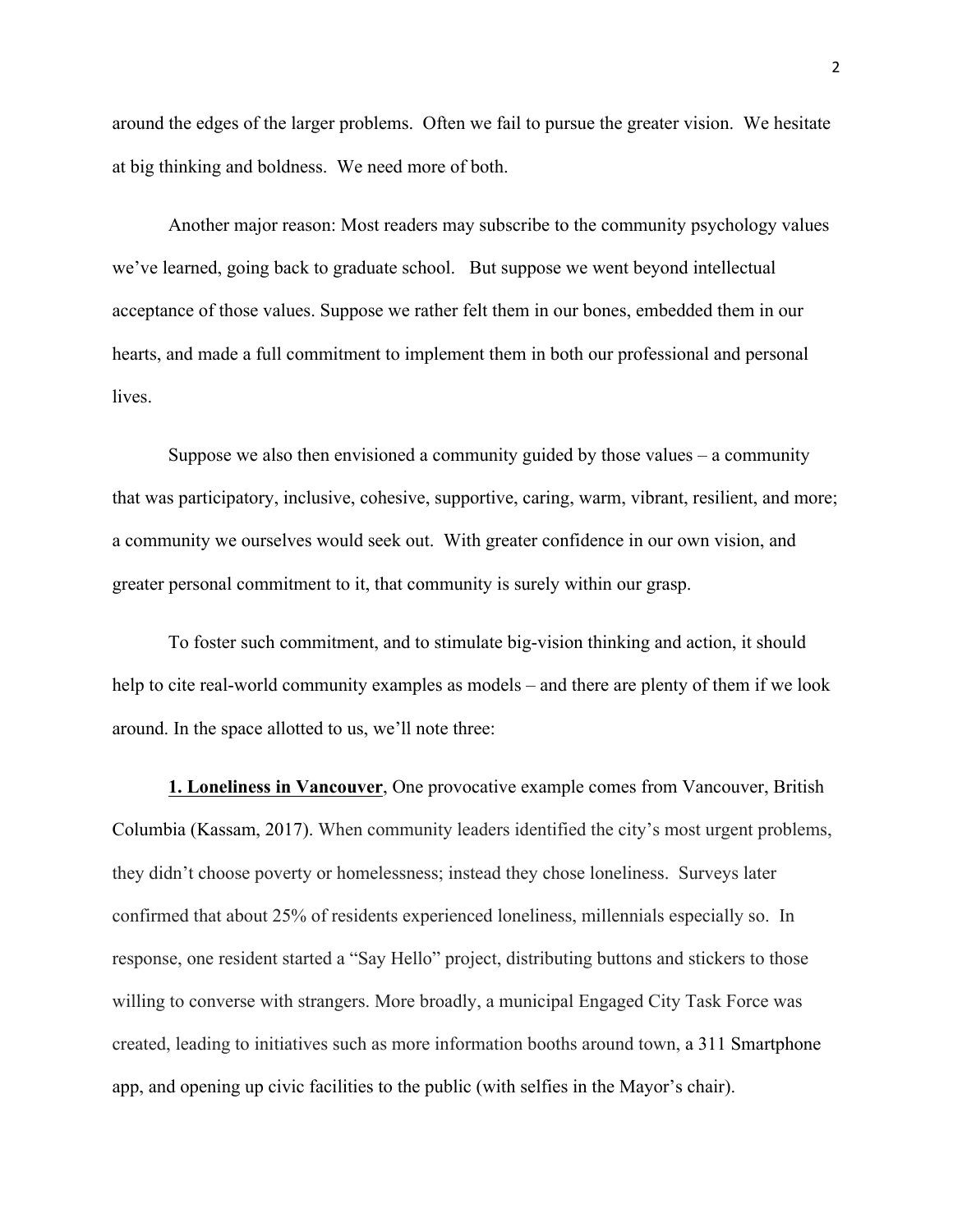Loneliness prevention is relevant to community psychology, but is it a proper role for government? An unusual question, yet perhaps the answer is "yes." Consider the similar perspective of Joe Curtatone, mayor of Somerville, Massachusetts, which has begun city-wide happiness surveys: "What is the purpose of government if not to enhance the well-being of the public?" (Dreilinger, 2011).

**2. Do-It-Yourself Lowell**. Or consider DIY Lowell (Do-It-Yourself Lowell, in Massachusetts), whose start-up activities were described in this Bulletin two years ago (June, 2015). Begun and coordinated by two young newcomers to the city, DIY Lowell generates a variety of community-building activities for everyone, created and led by residents through open online idea submission, Idea Summits, online voting, and the formation of small resident teams to implement winning ideas. Current projects include floating lanterns in the city's canals, a domestic violence survivor gallery of hope, and a pop-up cinema. (Last year: bus stop libraries and fruit tree planting.) In two short years, with next to no money and no direct government support, DIY Lowell has become a recognized force in the community.

That's not entirely surprising. As one of my own mentors taught me, "People want to do meaningful civic work." They just need to be pointed in a meaningful direction. (More at www.diylowell.org.)

**3. Resistance School**. Finally, if you have an axe to grind, or a cause to promote, why not start a school? That's what a small group of Harvard graduate students did earlier this year. They were opposed to Trump administration policies, but how to counter them? The answer was Resistance School, an online curriculum open to anyone without charge. Four instructional sessions – on Advocating Values, Getting Organized, Building and Leading Teams, and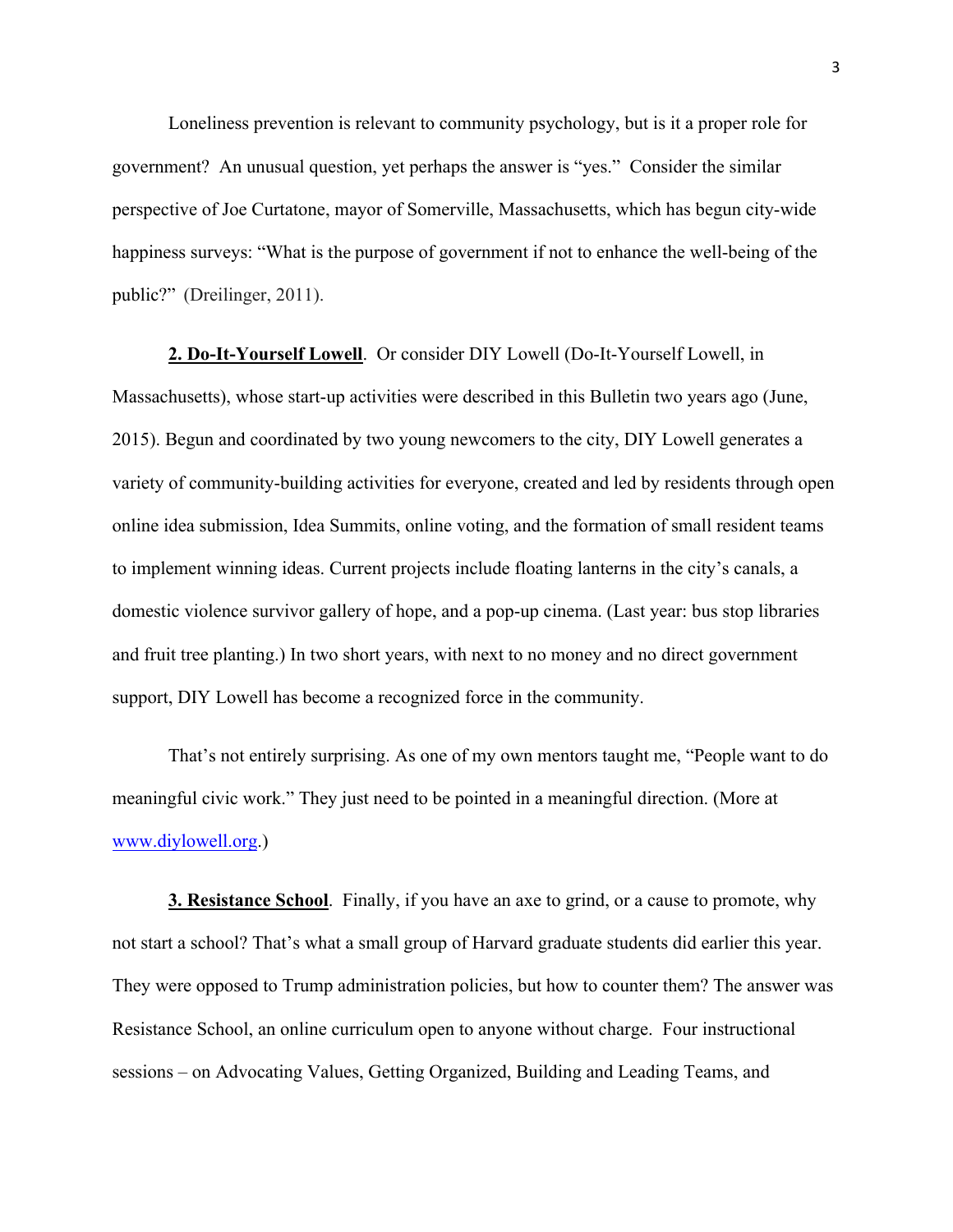Sustaining the Resistance – ran live in April, with 15,000 [!] participants from 50 states. These sessions, with full-length videos, readings, and worksheets, are now accessible at www.resistanceschool.com.

As community psychologists, why not start our own community-building school? We could certainly do it. Shouldn't we be ready by now to use and institutionalize this kind of electronic technology to advance our own vision?

These brief examples – there are many others – vary widely in content; but what they have in common is that they are feasible, replicable, and small in initial scale, yet also broad in aim and expandable. They are competence-building, health-promoting, and participatory. They reflect community psychology values. And they exemplify implementation of the big vision we are talking about.

We should note too that these and in fact most comparable projects were not begun by community psychologists. To frame this positively, many can do the work we'd like to do. But we could do the same or better in SCRA, in our own field. We have the skills. It's largely a matter of mindset, and a matter of will.

So, to propose a moral: When practicing community psychology, let's keep our big vision in mind. Let's take action worthy of that big vision, and begin to make an intentional impact upon the larger society. Isn't that what community psychology is ultimately for? By so doing, we can provide leadership our country needs. And, over time, we can transform community life; we can help create the communities of our dreams.

Readers, what do you think? Are we fulfilling our disciplinary role, and our own personal role, in shaping the communities we envision? What might we do differently?  $1, 2$